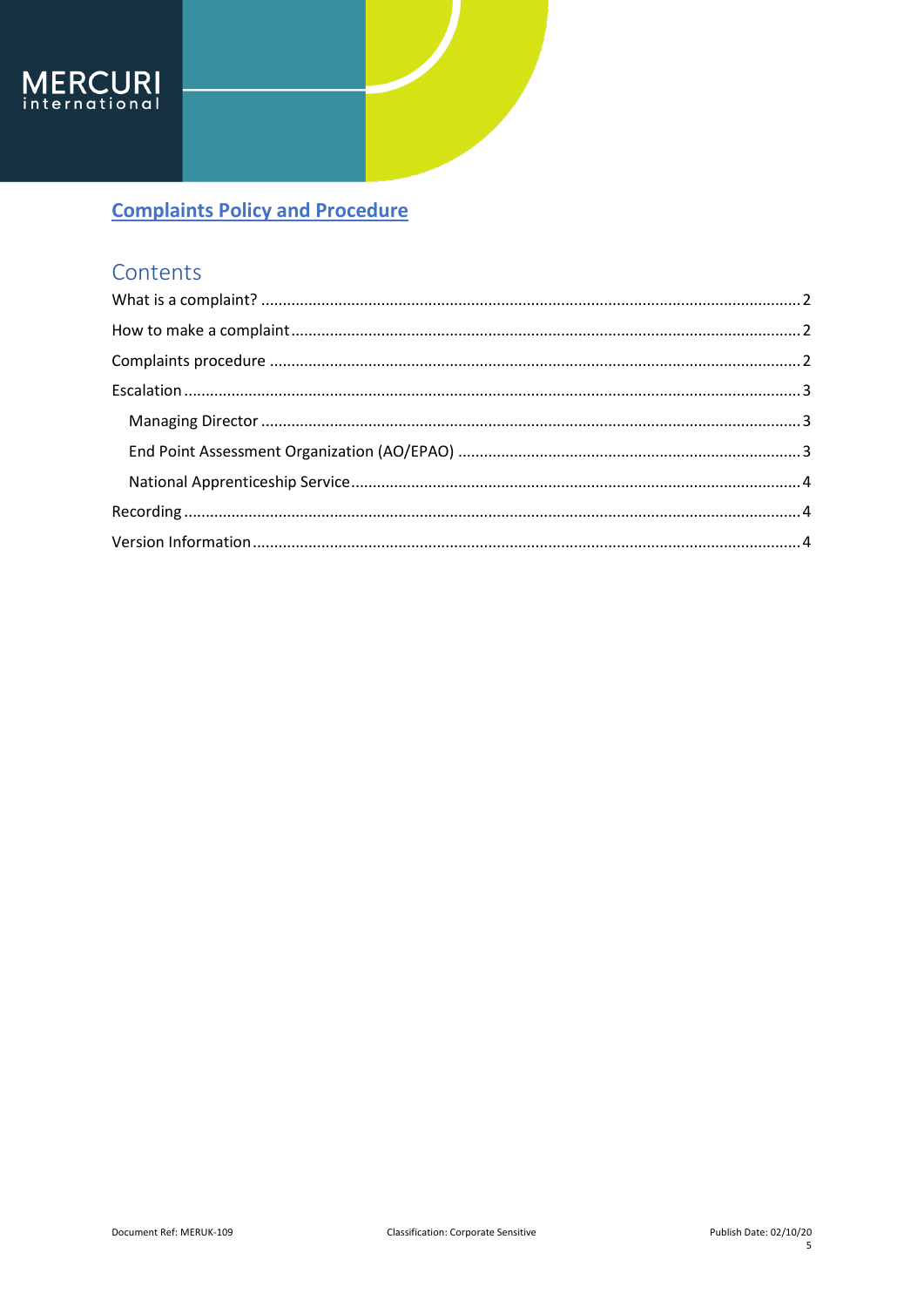

At MERCURI INTERNATIONAL (UK) LTD we endeavour to provide our customers with the best possible service. We recognize that sometimes things may go wrong. If for any reason you are dissatisfied with our service, please let us know so we can deal with your query and improve it.

### <span id="page-1-0"></span>What is a complaint?

A complaint is when you inform us you are not happy about the service we provide. It can be about anything and could include:

- When we do not deliver a service on time.
- When we give you, the learner, wrong information.
- When you receive a poor-quality service.
- When you have a problem with a member of staff.

We ensure that:

- Making a complaint is as easy as possible.
- We treat your complaint seriously and with the utmost professionalism.
- We deal with your complaint promptly and in confidence.
- We learn from complaints and use them to review and improve our service.

When a complaint is received it will be dealt with efficiently, with the aim of resolving the issue as quickly as possible, to the satisfaction of the learner and/or employer.

Employers or learners should make complaints to MERCURI INTERNATIONAL (UK) LTD in the first instance. We will do the upmost to resolve the concern before any escalation is recommended.

### <span id="page-1-1"></span>How to make a complaint

If you wish to make a complaint you can contact MERCURI INTERNATIONAL (UK) LTD in any of the following ways listed below:

Tel: 0330 900 0800

E-Mail: [info@mercuri.co.uk](mailto:info@mercuri.co.uk)

Post: Forward House, 17 High St, Henley-in-Arden B95 5AA

### <span id="page-1-2"></span>Complaints procedure

If we receive a complaint, we will try to resolve it immediately if we can and notify you of the outcome. We will send:

- An acknowledgement within two working days.
- Details of who will be dealing with the complaint.
- Final response within ten working days.

If we are unable to resolve the complaint immediately, we will: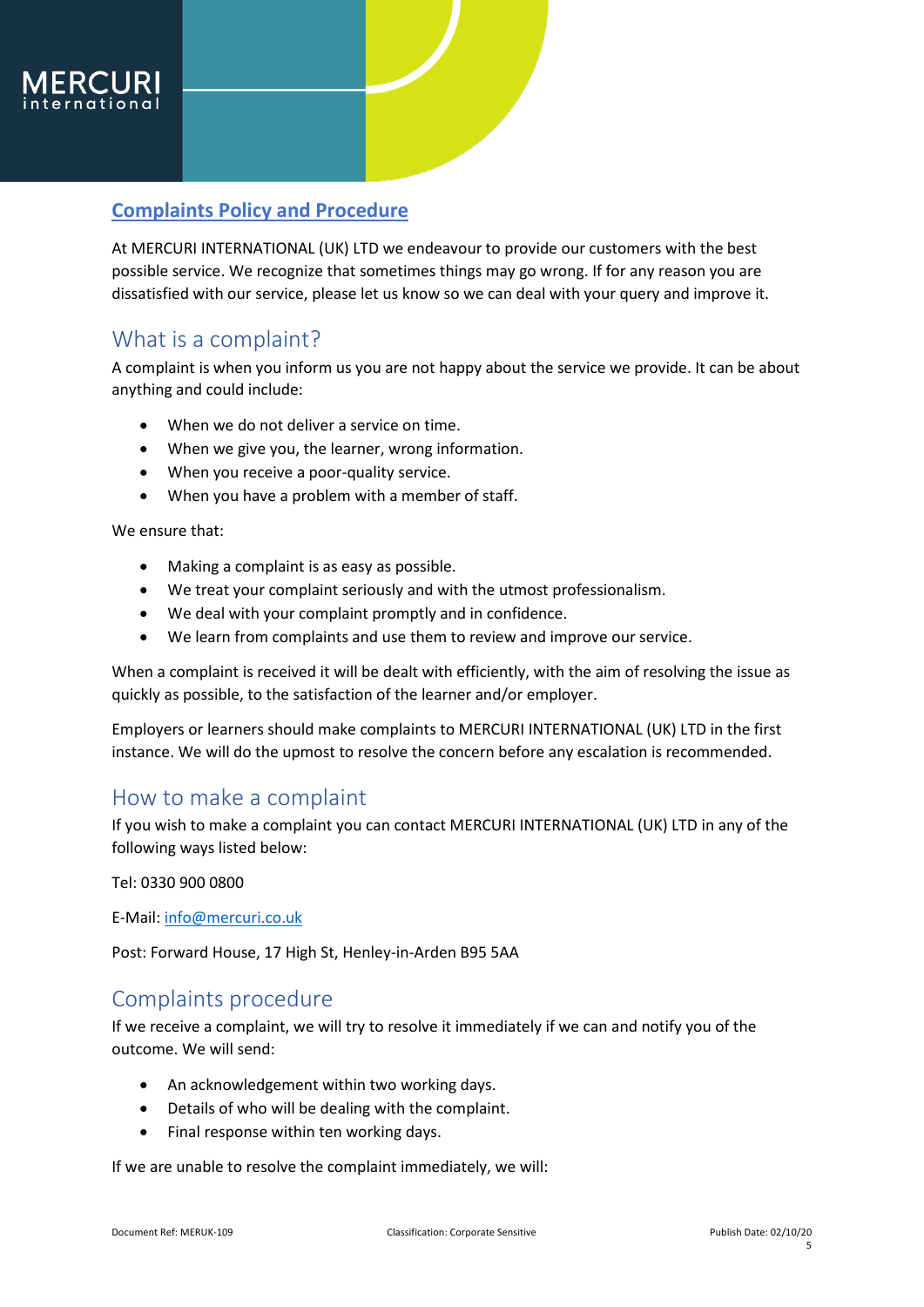

- Ask for any further information required.
- Within ten working days:
	- o Send a response.
	- o Update you and state when we hope to complete our investigations.

We record all complaints and review them to consider if we need to make any changes to improve our services or prevent a re-occurrence.

Our internal complaints process is:

- All complaints (verbal or written) received by a Mercuri (UK) team member must be reported to the Managing Director immediately.
- It is acceptable to report complaints to the MD verbally, in the first incidence, but this must always be followed up with a written account that includes dates, times, locations, names of everyone concerned and a description of what occurred.
- The MD will instigate an investigation immediately and will talk to the people concerned as required.
- The MD may also wish to seek guidance from other Mercuri managers as part of the investigation process.
- Once the investigation has been completed the MD will determine what, if any, action is required.
- The MD will inform all relevant parties of actions to be taken, following the timelines identified above.
- Actions required may include (but are not limited to) a review of Mercuri (UK) processes, implementation of additional training, disciplinary action.
- Once the internal Mercuri (UK) policy has been followed an individual can refer to the AO (APS, ILM, CMI or C&G) Complaints Procedure or ESFA Coventry and Warwickshire, if they remain unsatisfied with the outcome.
- The MD will ensure that all complaints and the resulting actions are reviewed quarterly by the SMT to ensure that actions are monitored, and lessons are learned.

### <span id="page-2-0"></span>Escalation

#### <span id="page-2-1"></span>Managing Director

If for any reason you are unhappy with our response to your complaint you can contact Barry Hilton, Mercuri's Managing Director:

Tel: 07740 592434

E-Mail: [barry.hilton@mercuri.co.uk](mailto:barry.hilton@mercuri.co.uk)

#### <span id="page-2-2"></span>End Point Assessment Organization (EPAO)

If you are not satisfied with the response from the Managing Director, you can escalate your complaint to our EPAO.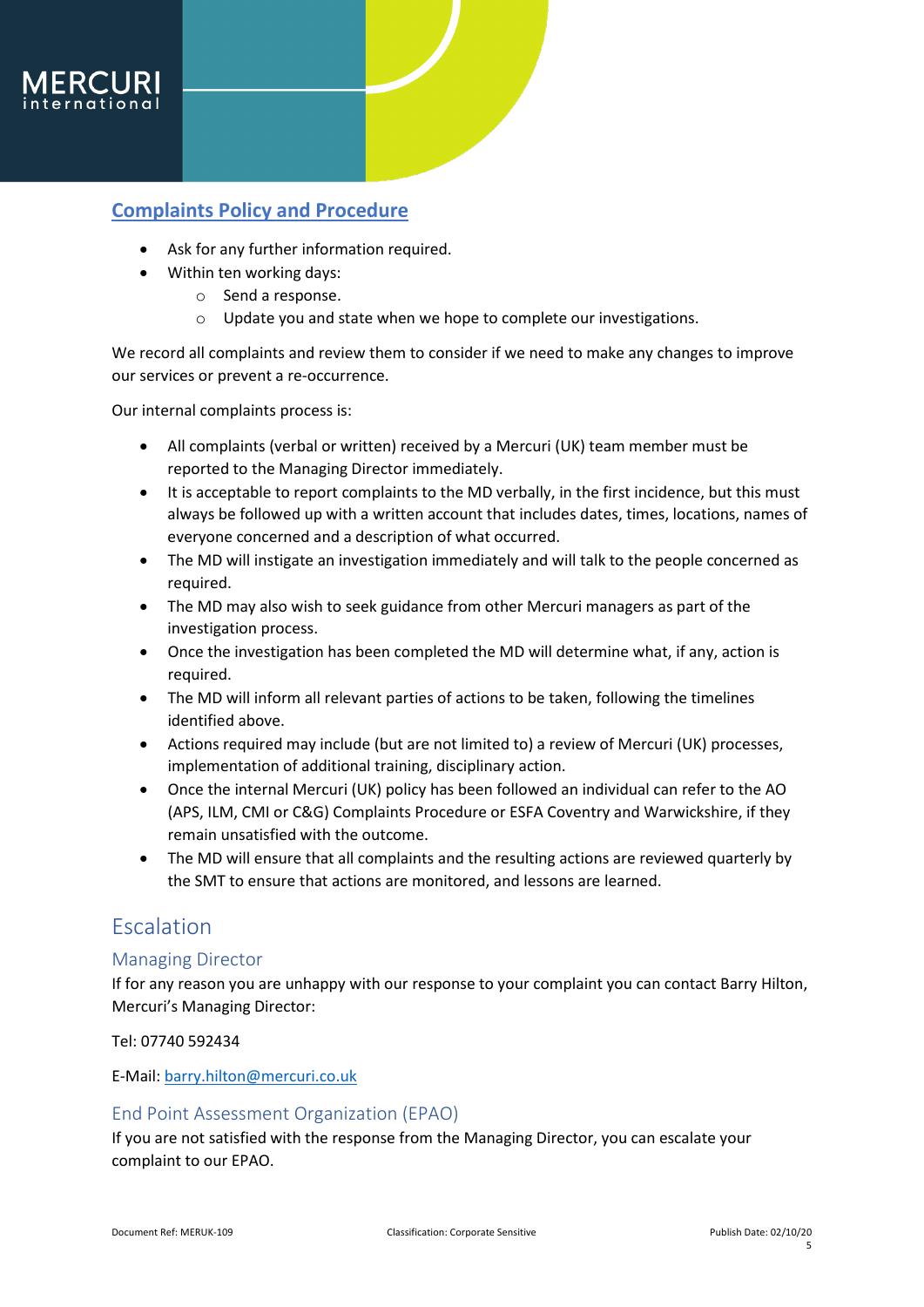

If a recognized ATO or Employer wishes to enquire about a learner's results or wishes to enquire about any other aspect of the Apprenticeship Programme or assessment, they may do so by following the AO/EPAO Enquiries Procedure. For further advice and guidance see the 'APS Enquiries, Complaints and Issues Procedure', which can be found on the APS websit[e www.the-aps.com](http://www.the-aps.com/) or the 'CMI Enquiry and Appeals Procedure', which can be found on the CMI website. [www.managers.org.uk.](https://www.managers.org.uk/wp-content/uploads/2020/03/Enquiry-and-Appeals-Procedure.pdf)

#### <span id="page-3-0"></span>National Apprenticeship Service

if you are not satisfied with the response from the AO/EPAO regarding Apprenticeship delivery you can contact the National Apprenticeship Helpline on 0800 015 0400 or email [nationalhelpdesk@apprenticeship.gov.uk](mailto:nationalhelpdesk@apprenticeship.gov.uk)

### <span id="page-3-1"></span>Recording

All complaints are recorded against our ISO9001 log and reported to all relevant management personnel as appropriate.

### <span id="page-3-2"></span>Version Information

**Policy Title Complaints Policy and Procedure**